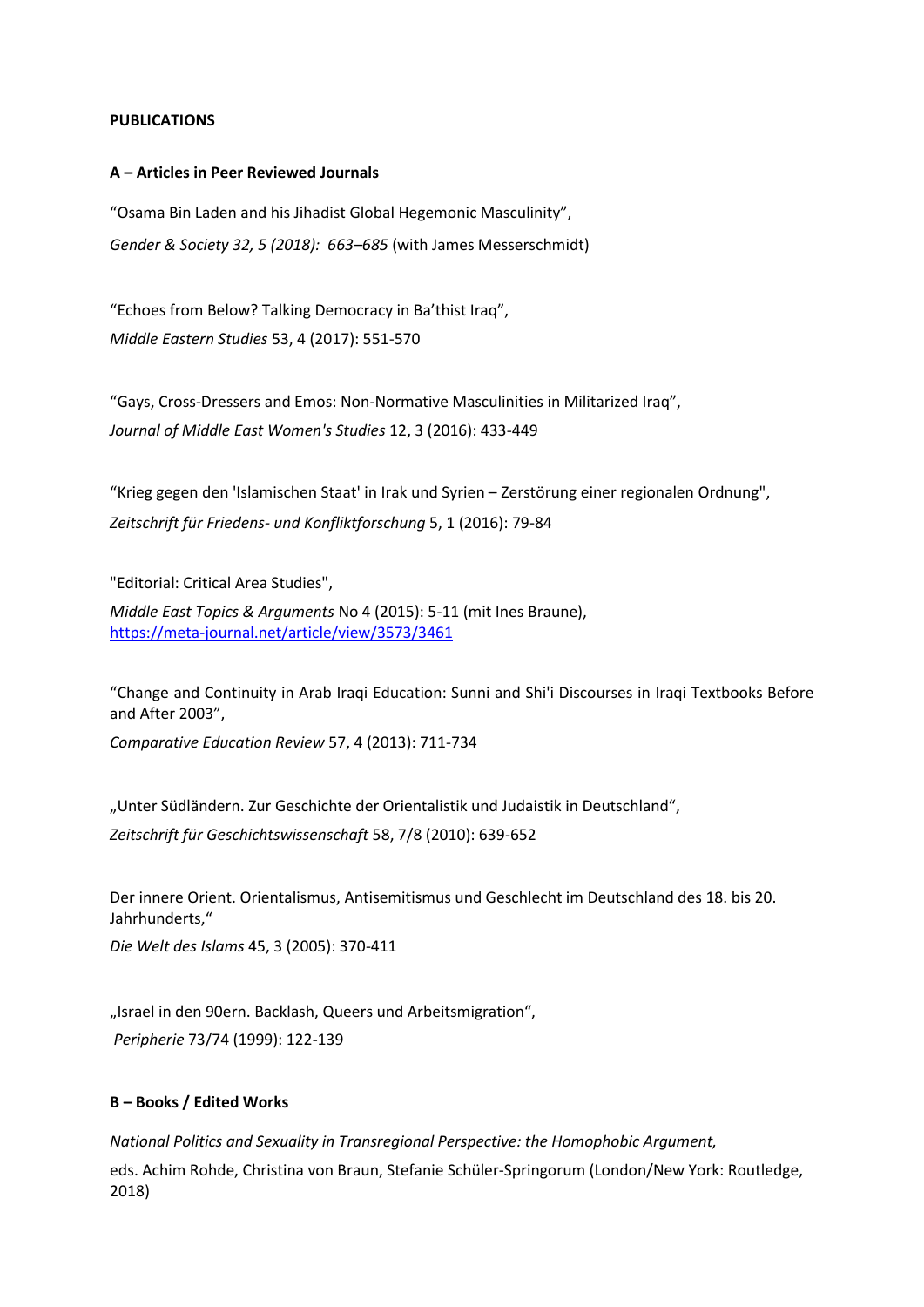Area Studies,

*Middle East Topics & Arguments* No 4 (2015), eds. Ines Braune and Achim Rohde[, https://meta](https://meta-journal.net/issue/view/108)[journal.net/issue/view/108](https://meta-journal.net/issue/view/108)

*Al-'Iraq Bayn al-Ihtilalat. Min 1920 ila-l-Waqt al-Hadir,* 

eds. Amatzia Baram, Achim Rohde, and Ronen Zeidel (Baghdad: Dar al-Murtada, 2015)

*The Politics of Education Reform in the Middle East. Self and Other in Textbooks and Curricula,* eds. Samira Alayan, Achim Rohde, and Sarhan Dhouib (Oxford/New York: Berghahn Books, 2012)

*Al-Islah at-Tarbawi fi-sh-Sharq al-Awsat. Al-Dhat wa-l-Akher fi-l-Manahij al-Madrassiya,* eds. Samira Alayan, Sarhan Dhouib, Achim Rohde (Amman/Ramallah: Dar al-Shurouq, 2010)

*State-Society Relations in Ba'thist Iraq: Facing Dictatorship* (London/New York: Routledge, 2010)

*Iraq Between Occupations: Perspectives From 1920 to the Present*, eds. Amatzia Baram, Achim Rohde, Ronen Zeidel (New York: Palgrave Macmillan, 2010)

# **C – Chapters in Edited Volumes / Source Editions**

"Judaistik und Israel-Studien als transdisziplinäre Nah- und Mitteloststudien",

in *Israel-Studien: Geschichte, Methoden und Paradigmen*, Hg. Michael Brenner, Johannes Becke, Daniel Mahla (Göttingen: Wallstein), in Vorbereitung

"Jewish Studies as Transdisciplinary Middle Eastern Studies: Notes from Tunisia",

in Jewish Studies and Israel Studies in the Twenty-First Century: Intersections and Prospects, eds. Carsten Schapkow & Klaus Hödl (Lanham, MD: Lexington Books, 2019), 175-198

"Ein Hamburger Koran und die Degradierung des Hebräischen in der christlichen Theologie des 17. Jahrhunderts",

in *Hamburger Schlüsseldokumente zur deutsch-jüdischen Geschichte*. [https://juedische-geschichte](https://juedische-geschichte-online.net/beitrag/jgo:article-51)[online.net/beitrag/jgo:article-51](https://juedische-geschichte-online.net/beitrag/jgo:article-51) [16.10.2018]

"Teaching History in Israel/Palestine",

in *The Palgrave Handbook of State-Sponsored History after 1945*, eds. Berber Beverage, Nico Wouters (New York: Palgrave Macmillan, 2018), 353-370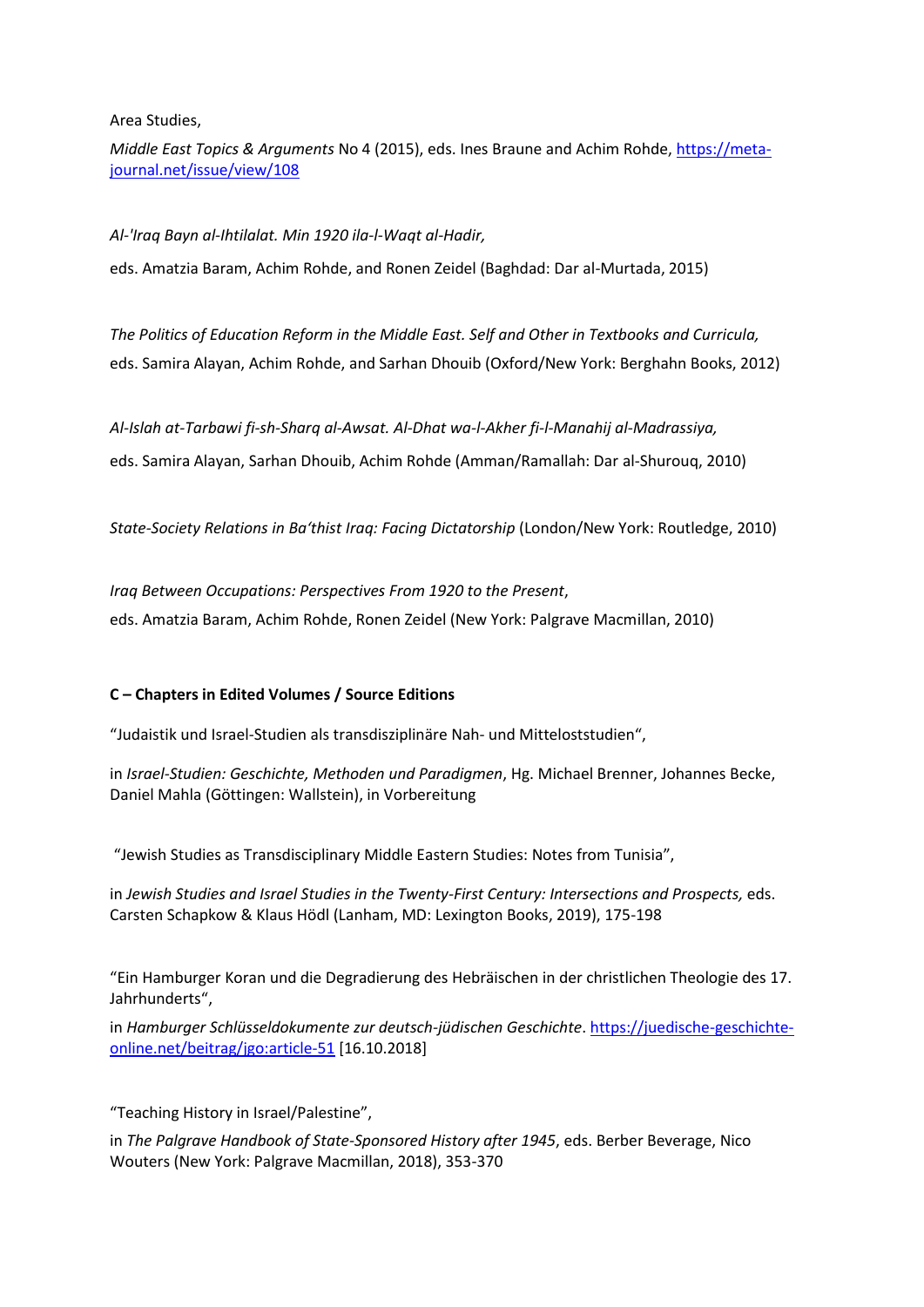"Who Are We? Identity Discourses in Iraqi Textbooks Before and After 2003",

in *Multiple Alterities. Views of Others in Textbooks of the Middle East*, eds. Elie Podeh, Samira Alayan (New York: Palgrave Macmillan, 2018), 281-305

"Introduction: National Politics and Sexuality in Transregional Perspective: the Homophobic Argument" (with Christina von Braun, Stefanie Schüler-Springorum),

in *National Politics and Sexuality in Transregional Perspective: the Homophobic Argument,* eds. Achim Rohde, Christina von Braun, Stefanie Schüler-Springorum (London/New York: Routledge, 2018), 1-16

"Hebraistik zwischen christlicher Theologie und Aufklärung. Das akademische Gymnasium in Hamburg",

in *Hamburger Schlüsseldokumente zur deutsch-jüdischen Geschichte*. [http://juedische-geschichte](http://juedische-geschichte-online.net/beitrag/jgo:article-52)[online.net/beitrag/jgo:article-52](http://juedische-geschichte-online.net/beitrag/jgo:article-52) [22.03.2017]

"Mapping Reconfigurations: MENA and Europe post Arab Spring. Challenges for Scholarship and Politics",

in *'Guests and Aliens': Re-Configuring New Mobilities in the Eastern Mediterranean After 2011 - with a special focus on Syrian refugees*, eds. Elif Aksaz et Jean-Francois Pérouse, *Les Dossiers de l'IFEA,* 12 Juillet 2016[, http://books.openedition.org/ifeagd/1829](http://books.openedition.org/ifeagd/1829)

"Asians in Europe. Reading German‐Jewish History through a Post‐Colonial Lens",

in *Orientalism, Gender and the Jews. Literary and Artistic Transformations of European National Identity Discourses,* eds. Ulrike Brunotte, Anna-Dorothea Ludewig, Axel Stähler (Berlin: de Gruyter, 2015), 17-32

"400 Jahre Orientalistik / Hebraistik in Hamburg: Vom Akademischen Gymnasium zur Hamburgischen Universität",

in *Das Akademische Gymnasium. Bildung und Wissenschaft in Hamburg 1613 bis 1883* (Hamburger Beiträge zur Wissenschaftsgeschichte, Bd. 23), Hg. von Dirk Brietzke, Franklin Kopitzsch und Rainer Nicolaysen (Berlin/Hamburg: Dietrich Reimer Verlag 2013), 195-212

"Learning Each Other's Historical Narrative – A Road Map to Peace in Israel/Palestine?",

in *History Education and Post-Conflict Reconciliation: Reconsidering Joint Textbook Projects*, eds. Karina Korostelina and Simone Lässig (London/New York: Routledge, 2013), 177-191

"Introduction",

in *The Politics of Education Reform in the Middle East. Self and Other in Textbooks and Curricula,* eds. Samira Alayan, Achim Rohde, and Sarhan Dhouib (Oxford/New York: Berghahn Books, 2012), 1- 14 (with Samira Alayan)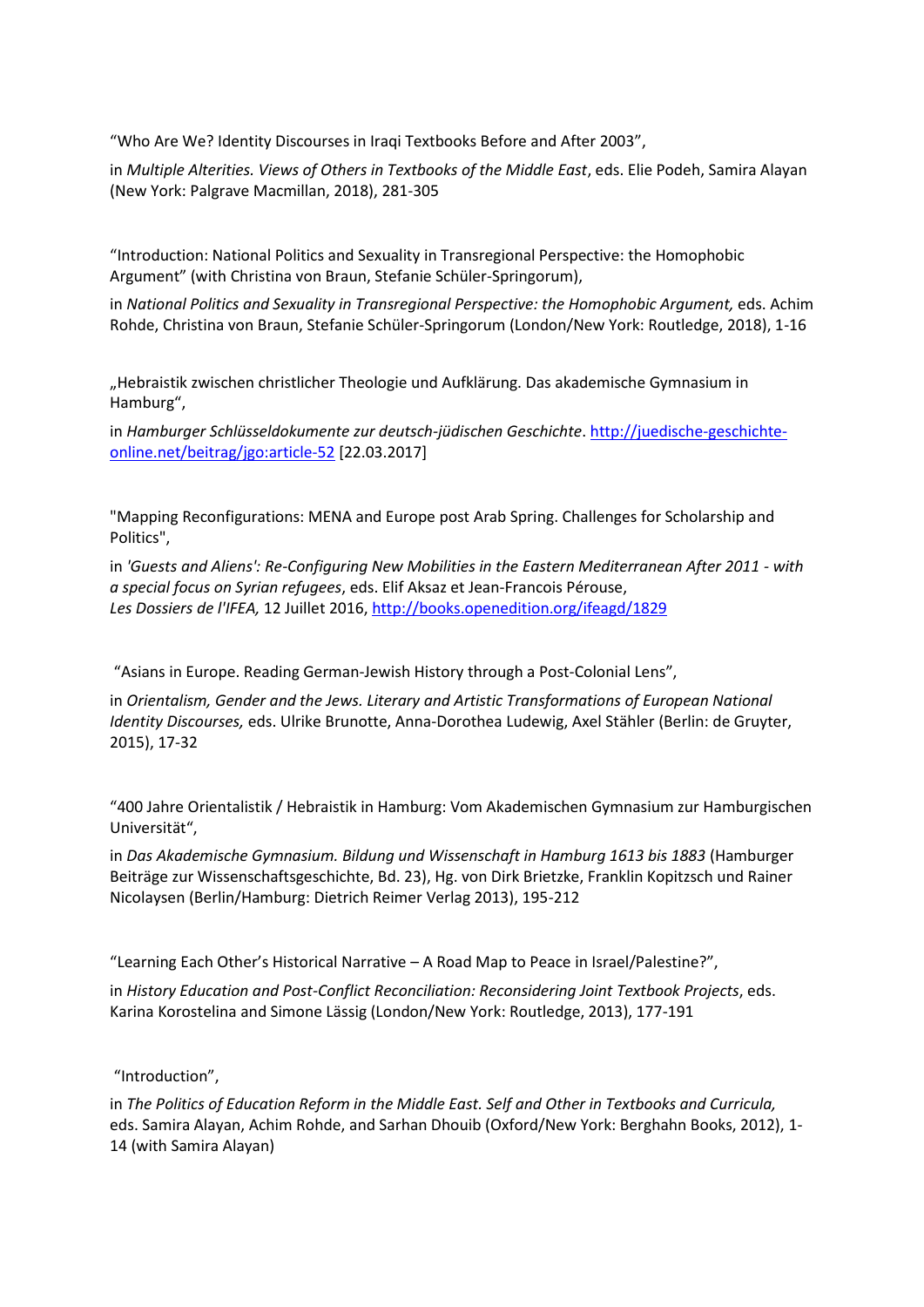"Bridging Conflicts through History Education? A Case Study from Israel/Palestine",

in *The Politics of Education Reform in the Middle East. Self and Other in Textbooks and Curricula,* eds. Samira Alayan, Achim Rohde, and Sarhan Dhouib (Oxford/New York: Berghahn Books, 2012), 237-260

"Totalitarianism Revisited: Framing the History of Ba'thist Iraq",

in *Writing the Modern History of Iraq. Historiographical and Political Challenges,* eds. Jordi Tejel, Peter Sluglett, Riccardo Bocco, Hamit Bozarslan (London a.o.: World Scientific, 2012), 163-179

"Between the Unknown Soldier Monument and the Cemetery: Commemorating Fallen Soldiers in Iraq, 1958-2010",

in *Conflicting Narratives: War, Violence and Memory in Iraqi Culture, eds. Stefan Milich, Friederike* Pannewick, Leslie Tramontini (Wiesbaden: Reichert, 2012), 109-124 (with Ronen Zeidel and Amatzia Baram)

"Zwischen Friedhof und 'Denkmal des Unbekannten Soldaten' – Gedenkkultur für gefallene Soldaten im Irak, 1958-2010",

in *Gefallenengedenken und politische Legitimation im internationalen Vergleich*, Hrsg. Manfred Hettling, Jörg Echternkamp (München: Oldenbourg, 2012), 225-252 (with Ronen Zeidel and Amatzia Baram)

"War and Gender in Ba'thist Iraq",

in *Gender and Violence in the Middle East,* eds. Moha Ennaji and Fatima Sadiqi (London/New York: Routledge, 2011), 97-114

"Revisiting the Republic of Fear: Lessons for Research on Contemporary Iraq",

in *Iraq Between Occupations: Perspectives From 1920 to the Present*, eds. Amatzia Baram, Achim Rohde, Ronen Zeidel (New York: Palgrave Macmillan, 2010), 129-142

"The Orient Within. Orientalism, Anti-Semitism and Gender in 18<sup>th</sup> to early 20<sup>th</sup> Century Germany",

in *Fremde, Feinde und Kurioses: Innen- und Außenansichten unseres muslimischen Nachbarn*, Hg. L. Conrad/U. Rebstock/B. Jokisch (Berlin/New York: De Gruyter, 2009), 147-165

"'Who said that Love is forbidden?' Gender and Sexuality in Iraqi Public Discourse of the 1970s and 1980s,"

in *Deconstructing Sexuality in the Middle East: Challenges and Discourses*, ed. Pinar Ilkaracan (London: Ashgate, 2008), 139-163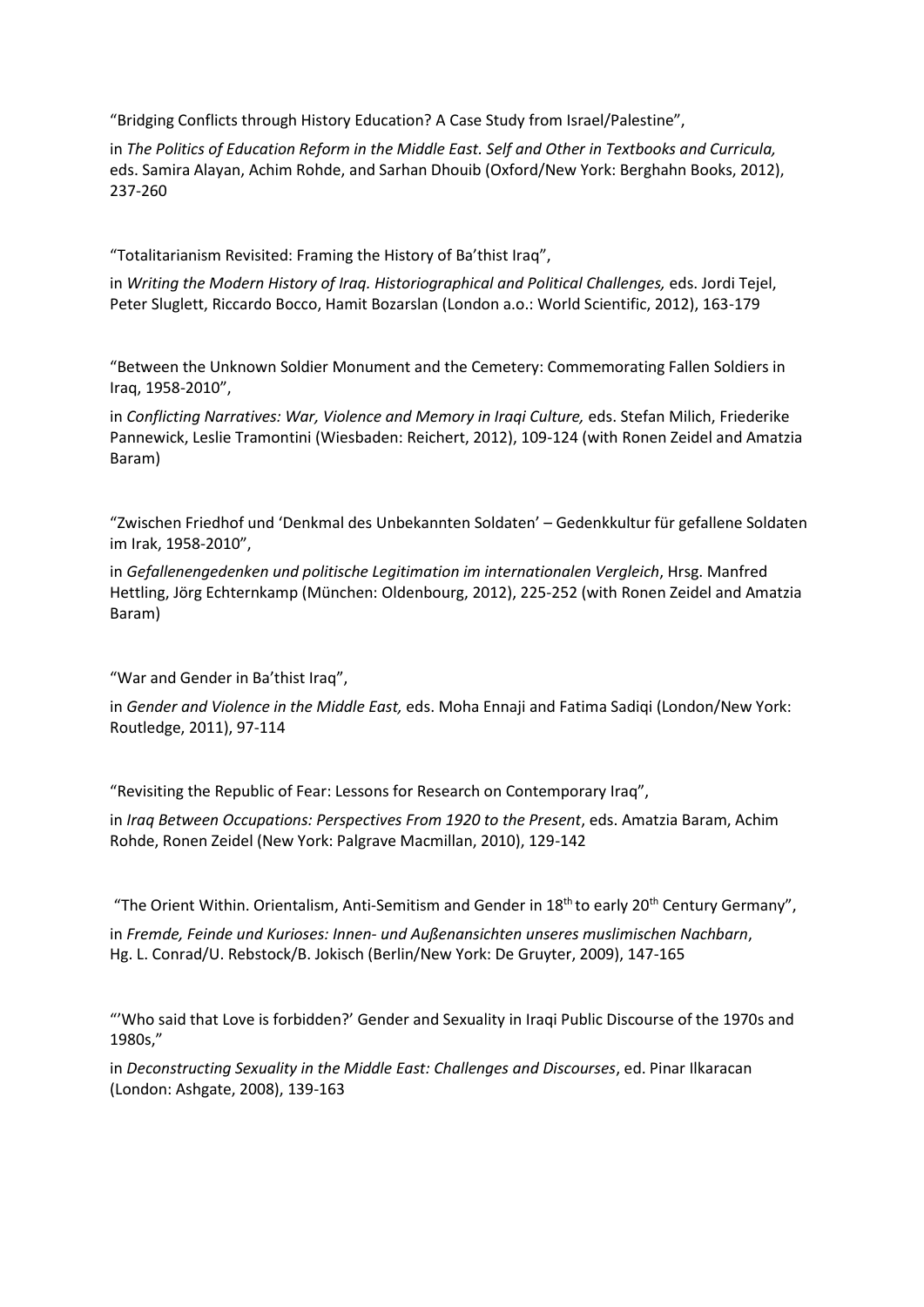"Zur Geschichte der Abteilung Geschichte und Kultur des Vorderen Orients (Islamwissenschaft)", in *Vom Kolonialinstitut zum Asien-Afrika-Institut – 100 Jahre Asien- und Afrikawissenschaften in Hamburg*, Hg. Ludwig Paul (Gossenberg: Ostasienverlag, 2008), 128-149

"Opportunities for Masculinity and Love. Cultural Production in Iraq during the 1980s", in *Islamic Masculinities*, ed. Lahoucine Ouzgane (London: Zed Books, 2006), 184-210

"Von Kaisers Kleidern. Wechselfälle des Nationalismus im Irak", in *Der Irak. Land zwischen Krieg und Frieden*, eds. Kai Hafez und Birgit Schäbler (Heidelberg: Palmyra, 2003), 172-186

### **D – Reviews / Reports**

Review Article: Welcome to Jerusalem, 11.12.2017 – 30.04.2019, Jüdisches Museum Berlin, *H-Soz-Kult*, 13.10.2018[, www.hsozkult.de/exhibitionreview/id/rezausstellungen-307](http://www.hsozkult.de/exhibitionreview/id/rezausstellungen-307)

Sam Kubba (ed.), *The Iraqi Marshlands and the Marsh Arabs. The Ma'dan, their Culture and the Environment* (Reading: Ithaca, 2011),

*Zeitschrift der Deutschen Morgenländischen Gesellschaft* 164, 2 (2014): 568-569

Stephanie Cronin (ed.), *Subalterns and Social Protest. History from Below in the Middle East and North Africa* (London & New York: Routledge, 2008),

*Die Welt des Islams* 53, 2 (2013): 262-264

"Review Essay: Writing the History of Ba'thist Iraq", *TAARI Newsletter* 8, 1 (2013): 18-21[, http://www.taarii.org/images/PDF/08-01.pdf](http://www.taarii.org/images/PDF/08-01.pdf)

Eli Bar-Chen, *Weder Asiaten noch Orientalen. Internationale jüdische Organisationen und die Europäisierung der "rückständigen" Juden* (Würzburg: Ergon, 2005),

*Die Welt des Islams* 53, 1 (2013): 113-115

Wilson Chacko Jacob, *Working Out Egypt. Effendi Masculinity and Subject Formation in Colonial Modernity, 1870–1940*. (Durham: Duke University Press, 2011),

*H-Soz-u-Kult*, 31.01.2013[, http://hsozkult.geschichte.hu-berlin.de/rezensionen/2013-1-069](http://hsozkult.geschichte.hu-berlin.de/rezensionen/2013-1-069)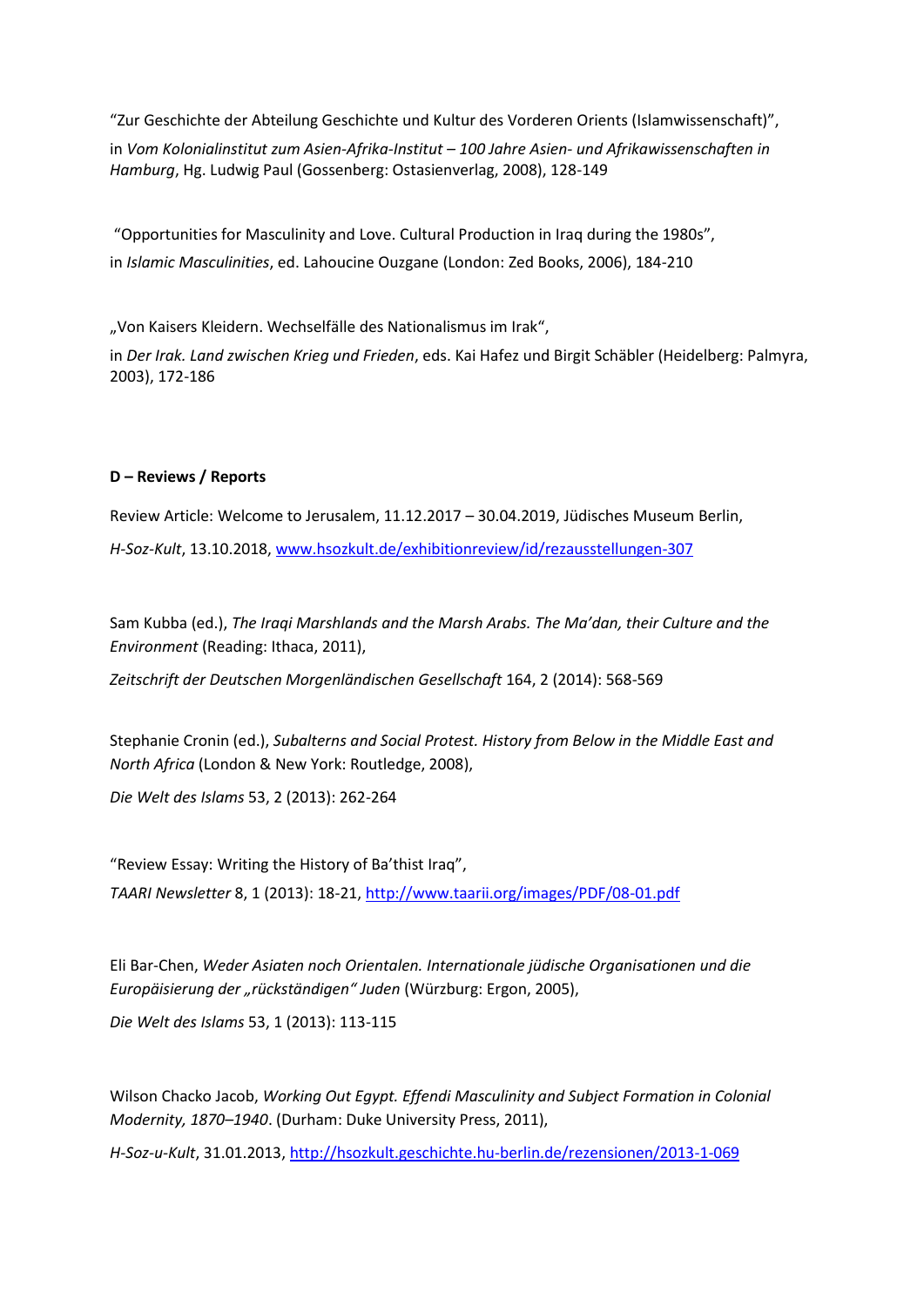"Decolonizing Architecture" ([www.decolonizing.ps\)](http://www.decolonizing.ps/),

*Israel & Palästina – Zeitschrift für Dialog* 4 (2010): 73-75,

Review Article: Tomer Gardi (ed.), *Sedek* No. 1 (Tel Aviv: Zochrot & Pardes, 2007) / Sami Adwan and Dan Bar-On (eds.), *Learning Each Other's Historical Narrative: Palestinians and Israelis* (Beit Jallah: Peace Research Institute in the Middle East, 2003),

*Nations & Nationalism* 15, 4 (2009): 211-13 (with Samira Alayan)

Conference Report: *Reconfiguring the Past: Politics of Memory in the Middle East and North Africa since the 1990s*, Universität Hamburg, 29.-30.5.2008,

*H-Soz-u-Kult*, 26.07.2008[, http://hsozkult.geschichte.hu-berlin.de/tagungsberichte/id=2196](http://hsozkult.geschichte.hu-berlin.de/tagungsberichte/id=2196)

A.L. Macfie (ed.), *Orientalism. A Reader* (Edinburgh: Edinburgh Univ. Press, 2000), *Der Islam* 79, 2 (2002): 372-374

Uta Klein, *Militär und Geschlecht in Israel* (Frankfurt/New York: Campus, 2001),

*Orient* 43, 1 (2002): 105-107

Mai Ghoussoub & Emma Sinclair Webb (eds.), *Imagined Masculinities. Male Identity and Culture in the Modern Middle East* (London: Saqi Books, 2000),

*DAVO-Nachrichten*, Heft 13 (Februar 2001), 98-100

Bericht: "Wissenschaft und Macht: Die Regionalwissenschaften in der DDR", *AAL* 26, 3 (1998): 373-376 (mit Kai Hafez und Lydia Lackner)

### **E – Articles in Other Journals**

"Right or Wrong My Country: Konflikte zwischen US-Juden und Israel", *inamo. Informationsprojekt Naher und Mittlerer Osten* 96 (2018): 21-24

"Iraq after IS: Reconstruction or Deepening Fragmentation?", *Orient* 58, 4 (2017): 7-15

"Vom Erfolg ins Abseits? Jüdische Geschichte als Geschichte der 'Anderen'. Ein Gespräch", (with Mathias Berek, Kirsten Heinsohn, David Jünger),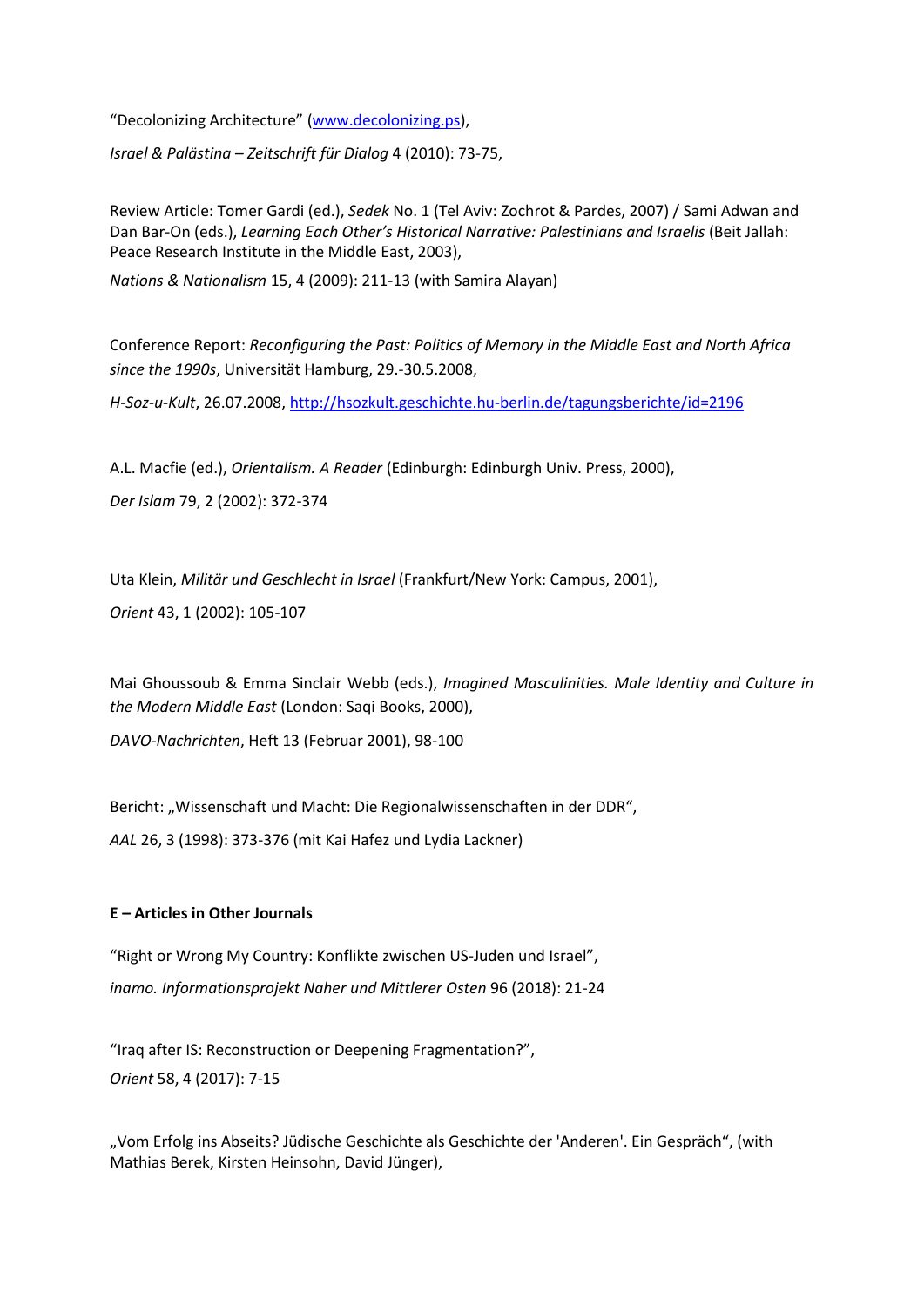*Medaon – Magazin für jüdisches Leben in Forschung und Bildung* 11 (2017): 1-17, [http://www.medaon.de/de/artikel/vom-erfolg-ins-abseits-juedische-geschichte-als-geschichte-der](http://www.medaon.de/de/artikel/vom-erfolg-ins-abseits-juedische-geschichte-als-geschichte-der-anderen-ein-gespraech/)[anderen-ein-gespraech/](http://www.medaon.de/de/artikel/vom-erfolg-ins-abseits-juedische-geschichte-als-geschichte-der-anderen-ein-gespraech/)

"Irak 2015 – Zerfall eines künstlichen Gebildes?", *inamo. Informationsprojekt Naher und Mittlerer Osten* 84 (2015): 4-7

"Ruining a Country. The Politics of Ethno-Sectarian Divisions in Iraq", *Orient* 55, 4 (2014): 38-43

"HaDag Nachash: HipHop aus Israel. Besuch bei Herzl", *inamo. Informationsprojekt Naher und Mittlerer Osten* 45 (2006): 27-28

"Wir und die Anderen. Orientbilder in Deutschland", *inamo. Informationsprojekt Naher und Mittlerer Osten* 27 (2001): 41-44

"Elfenbeinturm Revisited. Zur Geschichte der Orientalistik im Nationalsozialismus. Das Beispiel der Hamburger Universität",

*Orient* 41, 3 (2000): 435-460

# **F – Publications for Professional Communities**

"Irak",

Dossier innerstaatliche Konflikte, *Bundeszentrale für Politische Bildung*, 09. Februar 2018, <http://www.bpb.de/internationales/weltweit/innerstaatliche-konflikte/54603/irak>

Doing Glocality: Area Studies in Marburg",

*Transregionale Forschung,* 25. April 2014 <http://trafo.hypotheses.org/869>

"Egypt",

in Georg-Eckert-Institut für internationale Schulbuchforschung, "Educational Sector, Reforms, Curricula and Textbooks in Selected MENA Countries: Images of 'Self' and 'Other' in Textbooks of Jordan, Egypt, Lebanon and Oman",

*Eckert.Analysen* 1 (2011): 28-50, repository.gei.de/bitstream/handle/11428/177/689216912\_2016\_A.pdf?sequence=2&isAllowed=y